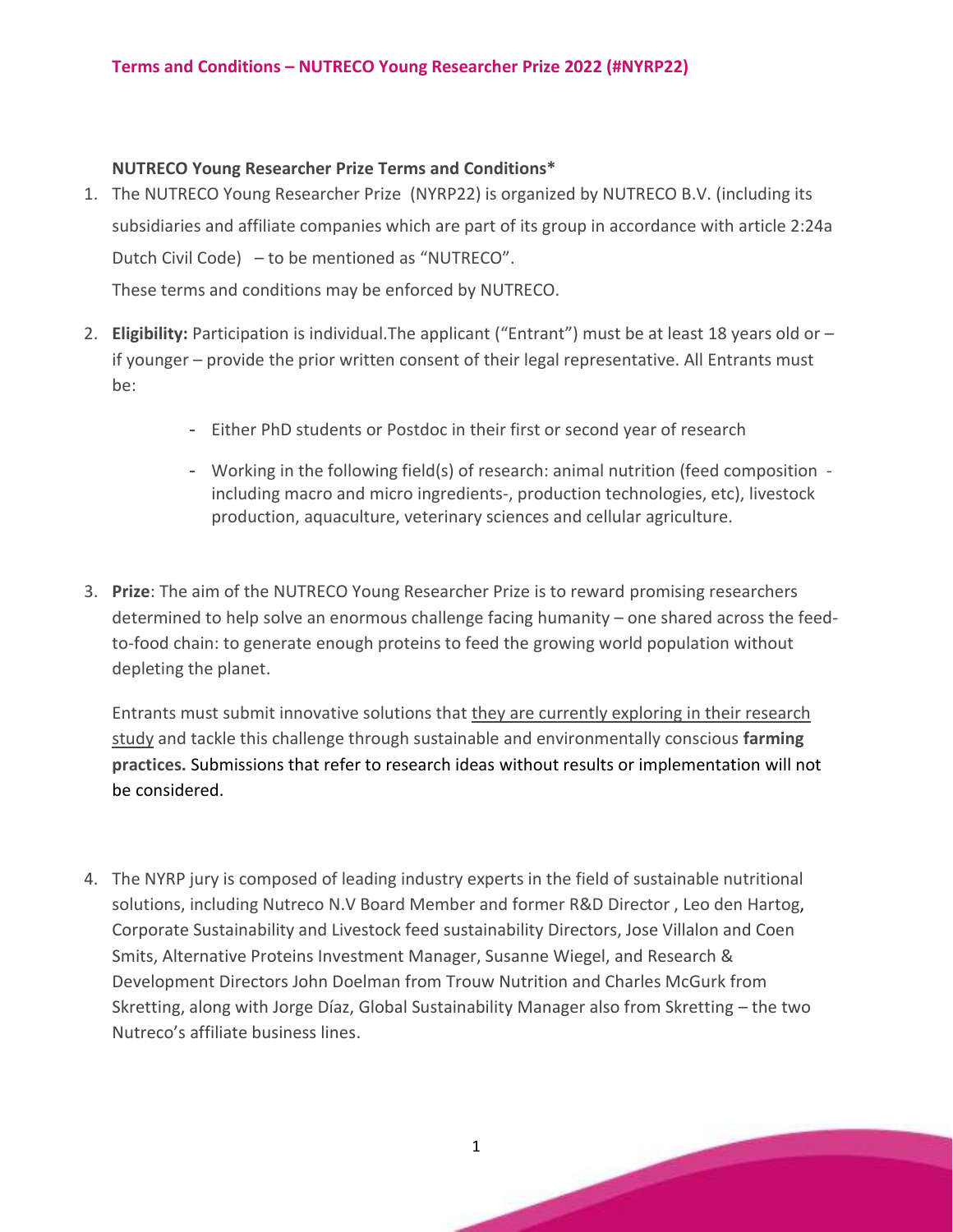- 5. The NYRP jury is looking for innovative solutions in the animal nutrition area that fall under three categories ("The Themes") which directly align with our RoadMap 2025, as further described here below.
	- **1. Novel ingredients**: As we work toward feeding a global population of almost 10 billion by 2050, the demand for high-quality protein is increasing. Innovative and sustainable ways to produce protein are urgently needed – and novel ingredients will play a key role in the solution.
	- 2. **Antimicrobial Resistance**: It is estimated that by 2050, resistance to antibiotics will cause more deaths than cancer does today. This is one of the biggest public health challenges facing the world. The agriculture industry can play an important role in reducing the reliance on antibiotics within animal husbandry, which will ultimately have a positive impact on human health.
	- 3. **Reduction of greenhouse gases**: As global temperatures continue to rise at an alarming rate, we need to find ways to reduce agriculture's contribution to greenhouse gas emissions through precision farming methods and digital solutions.
- 6. **Prize details**:

The Nutreco Young Researchers Prize consists of:

- First place, with a cash prize of €12,000
- Second place, with a cash prize of  $£8,000$
- Third place, with a cash prize of €5,000
- 7. By applying to the NUTRECO Young Researchers Prize, the Entrant automatically accepts these NUTRECO Young Researcher Prize Terms and Conditions ("NYRP T&C's").
- 8. **Application process**: In order to participate in the NYRP, Entrants must register to and submit their application through the [NYRC webpage.](https://www.nutreco.com/en/innovation-and-investments/competition-yrp/) Entrants must submit by 11pm CET on Friday 24th June 2022 the following pieces:

2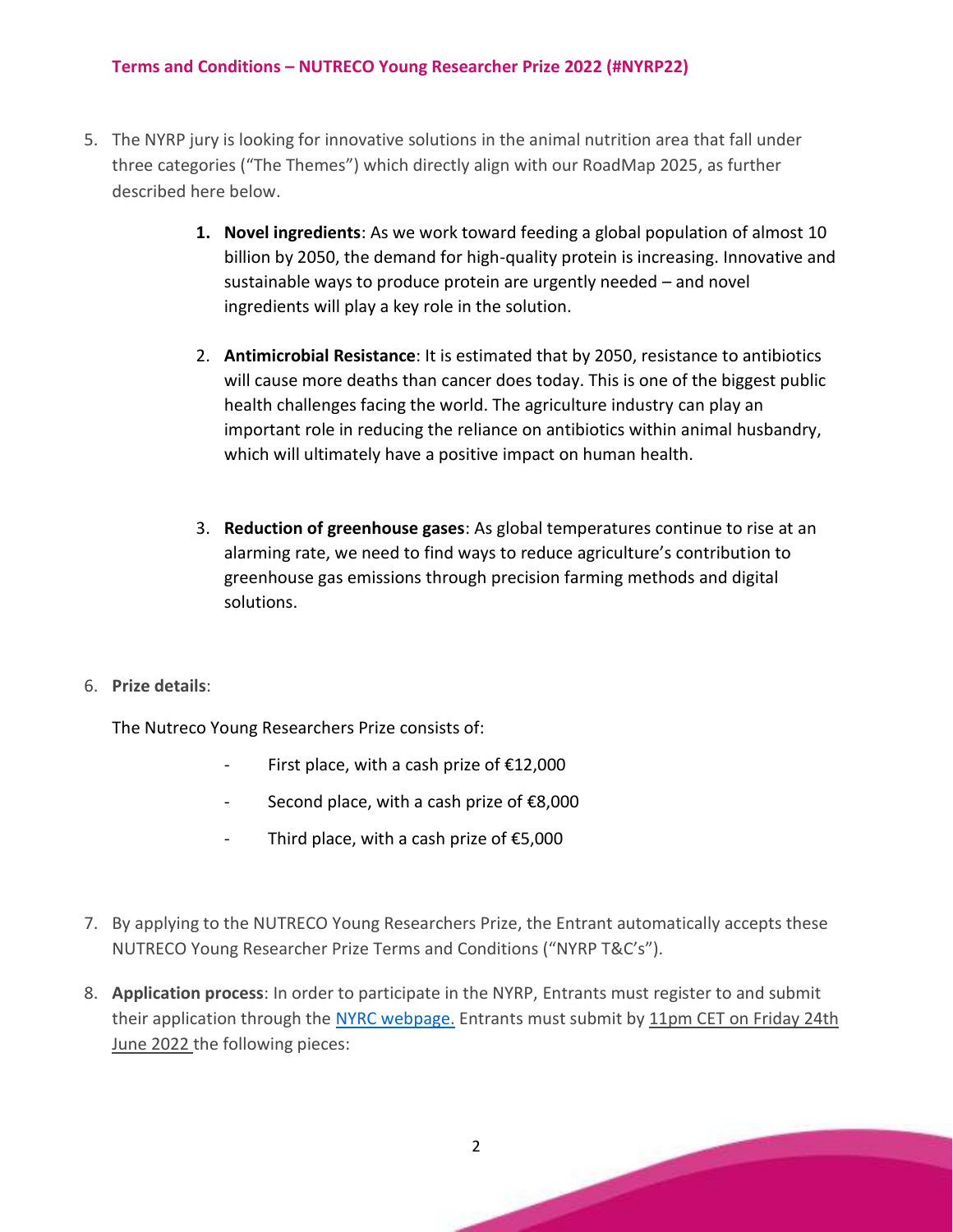- **a 60-second video** explaining their project and why it is a prize-winning solution to at least one of the competition's themes.
- **a presentation** (ppt, pdf) that summarises their research in no more than 10 slides,
- **their CV** and **any other supporting publications** (published articles welcome)
- 9. Entrants are required to provide accurate, current and complete information when registering to the [NYRC Webpage.](https://www.nutreco.com/en/innovation-and-investments/competition-yrp/) In order to award the prize, NUTRECO may ask the finalists to provide proof of their diploma and residence or address.
- 10. By accepting the NYRP T&C's, entrants declare that if they reach the finale thereby becoming finalists - they will be:

- **available** for the NYRP event, set to take place on October 10th or 11th, 2022, in the Netherlands (travel and accommodation costs at the expense of Nutreco). In case new restrictions linked to COVID emerge, the award ceremony may be converted into a hybrid or entirely online event. More information will be shared with finalists in due course.

- accepting that Nutreco may **use their photograph** for the sole purpose of promoting the NYRP22 competition or its next edition (in owned or earned media) - see article 16.

- 11. The personal data of all entrants will only be used by NUTRECO for the purpose of participating in the NYRP or subsequent events of that nature.
- 12. The potential benefits for the Entrants are:
	- 1. Validation of Application by R&D, Sustainability and Alternative Proteins experts from NUTRECO
	- 2. Insights in the livestock farming / feed and aquaculture industries
	- 3. Mentorship from Nutreco experts and or /connections with Nutreco researchers'group
	- 4. Visibility via Nutreco channels and network
- 13. The NYRP22 consists of two phases:
	- *1. Phase 1: Application and Pre-selection phase*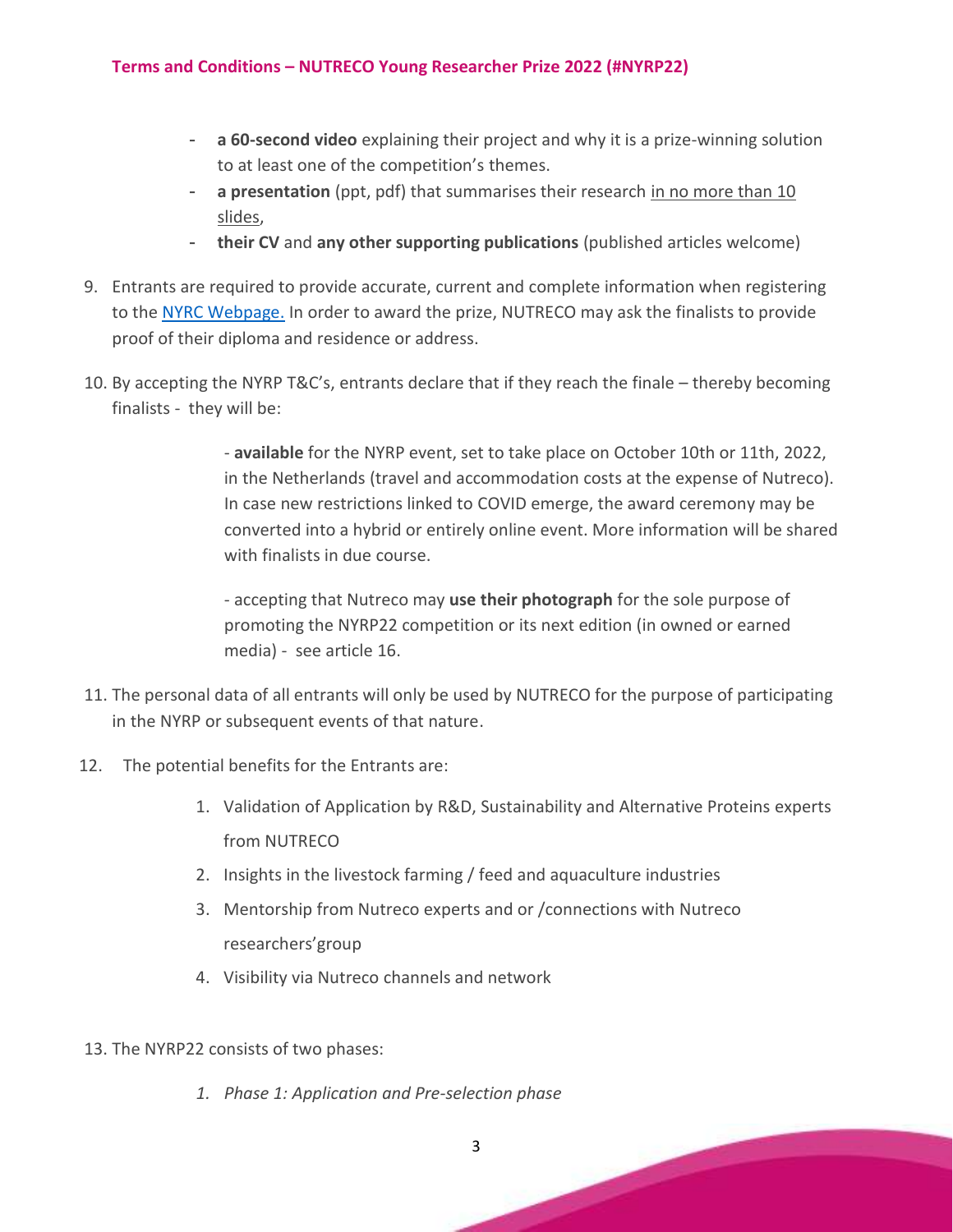To participate in the NYRP, the Entrant must submit an online application via the [NYRC](https://www.nutreco.com/en/innovation-and-investments/competition-yrp/)  [webpage.](https://www.nutreco.com/en/innovation-and-investments/competition-yrp/) The website will be open to applications from 12:00 CET on Wednesday April 6, 2022, until 11:00 pm CET on Friday June 24, 2022.

During the Pre-selection phase starting June 25, NUTRECO's expert judging panel will select **10 semi-finalists** based on the criteria below and award them points based on:

- Relevance to the Themes
- Societal & Environmental Impact
- Novelty/ breakthrough level (is it a breakthrough innovation?)
- Applicability (Operational and/or technical feasibility, etc)

Then, Nutreco employees willing to participate in the NYRP will be given the opportunity to watch the videos (and only the videos) of the 10 shortlisted candidates (semi-finalists) and attribute them points based on the following criteria:

- How innovative their proposal is
- How fit to our Purpose, Feeding the Future, their project is
- How well the young researcher explains their proposal in their video

**Weight of points:** 3/4 judging panel and 1/4 Nutreco colleagues.

The three semi-finalists whose applications will have garnered the highest combined number of points will be selected as **finalists** and invited to the final stage of the competition: the face-toface pitches with the jury preceding the award ceremony. Their ranking will remain confidential.

Please note that when voting, Jury Members and Nutreco employees will use their professional skill and experience without favoring any Entrant on the account of their nationality, gender or likeliness and shall be free from bias, external influence or pressure. All votes will be securely collected through Nutreco internal and secured communications channels, ensuring that each Nutreco colleague can only vote once.

2. Phase 2: NUTRECO Finale

Three Finalists will be invited to an in-person finale in The Netherlands. During this event the Jury will select one winner ("The Winning Entrant") and decide on the runners up. NUTRECO will cover round trip travel expenses and lodging for each finalist from a major gateway

4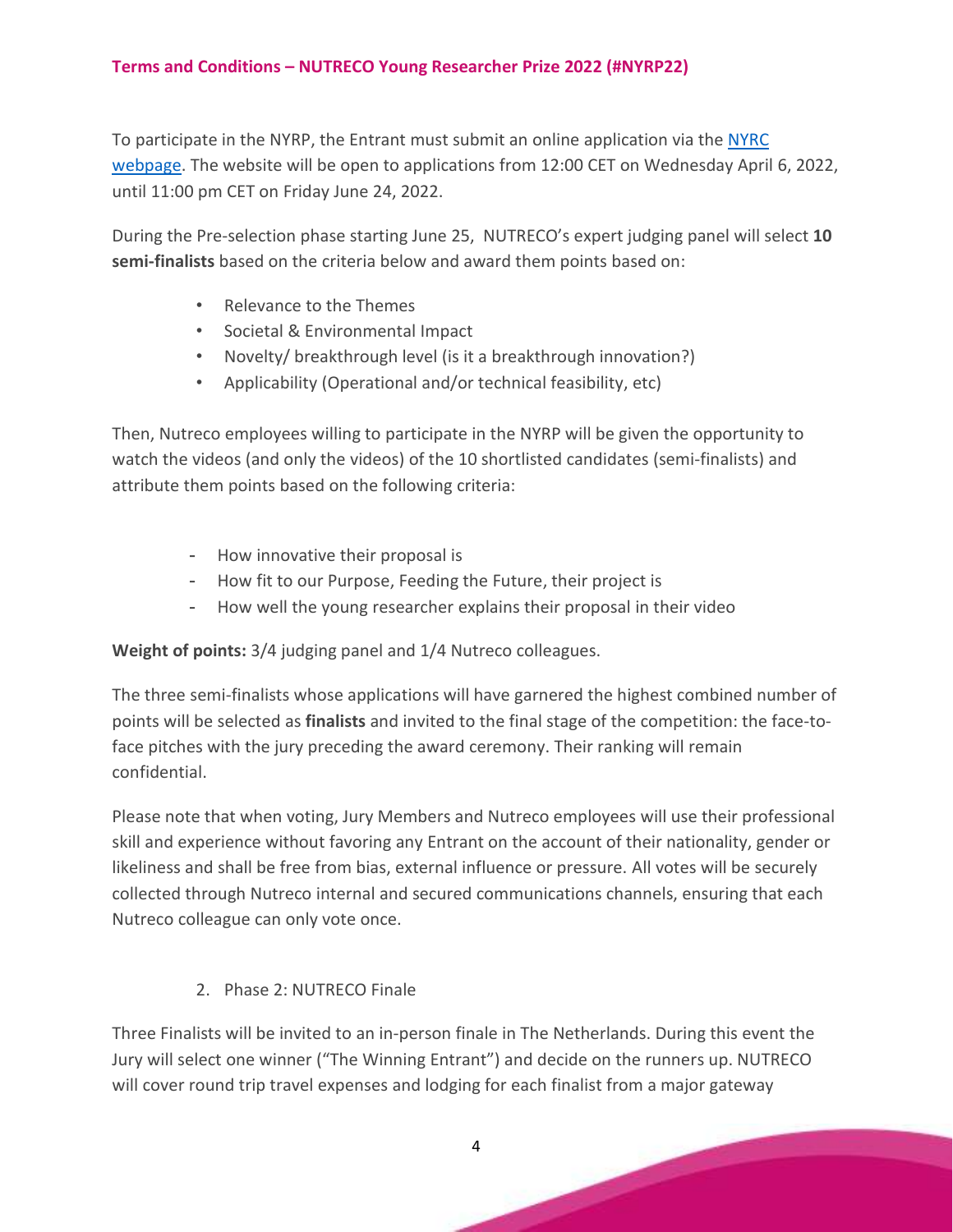airport/train station nearest to the residence of Entrant. Other costs incurred by the Entrant to participate in the NYRP Event will not be reimbursed by NUTRECO.

- 14. Decisions made by the jury are final and irrevocable. In case of a tie, the Head Juror (Leo van Hartog) shall cast the deciding vote. Composition of the jury can be found under article 5.
- 15. The winning Entrant and two runners up will be eligible to a cash prize as explained in article 6, sponsored by NUTRECO. The Prize cannot be substituted, nor can the winning Entrants derive any rights from it. NUTRECO holds the right to change the nature of the Prize at any time without prior notification. NUTRECO reserves the right not to award the Prize. Any costs incurred by the winning Entrants by accepting the Prize will not be reimbursed by NUTRECO.
- 16. By accepting these NYRP Terms, the Entrant agrees that Nutreco may (i) use their name and photo and video images in connection with the publication and promotion of the NYRP; The Entrant shall cooperate with all reasonable requests to promote the NYRP. No financial compensation will be paid for cooperation of the Entrant in promotional activities.
- 17. By entering the NYRP, Entrants confirm that, to the best of their knowledge, the Entrants own all Intellectual Property Rights ("IPRs") in Entrant's entry to the NYRP and that Entrant's entry does not infringe any third party's IPRs. Entrant is responsible for obtaining any necessary permission from third parties to use their IPRs in Entrant's submission. NUTRECO reserves the right to disclose Entrant's identity to any third-party claiming material posted or uploaded by Entrant to the [NYRC webpage](https://www.nutreco.com/en/innovation-and-investments/competition-yrp/) constitutes a violation of their IPRs, or their confidentiality/privacy rights. NUTRECO reserves the right to ask for additional evidence or documents to validate that all information Entrant supplies is true and complete. Subject to the terms of this clause 17, NUTRECO recognizes Entrant's ownership of the IPRs subsisting in Entrant's entry to the NYRP.
- 18. The Entrants acknowledge that NUTRECO and/or any other NUTRECO Group entity may have been or may be working on developing applications or businesses that are similar to the Entrants' Applications. Entrants acknowledge that Nutreco and/or those entities are free to make use thereof without being able to make a claim to any of them in this regard.
- 19. NUTRECO may cancel the NYRP or vary the NYRP Terms at any time at its discretion. NUTRECO will post any changes to the NYRP Terms on the [NYRC Webpage.](https://www.nutreco.com/en/innovation-and-investments/competition-yrp/)
- 20. NUTRECO reserves the right to suspend the NYRP at any time and to change the form and substance, dates for deadlines and events, locations or specification of the NYRP and/or The Prize.

5